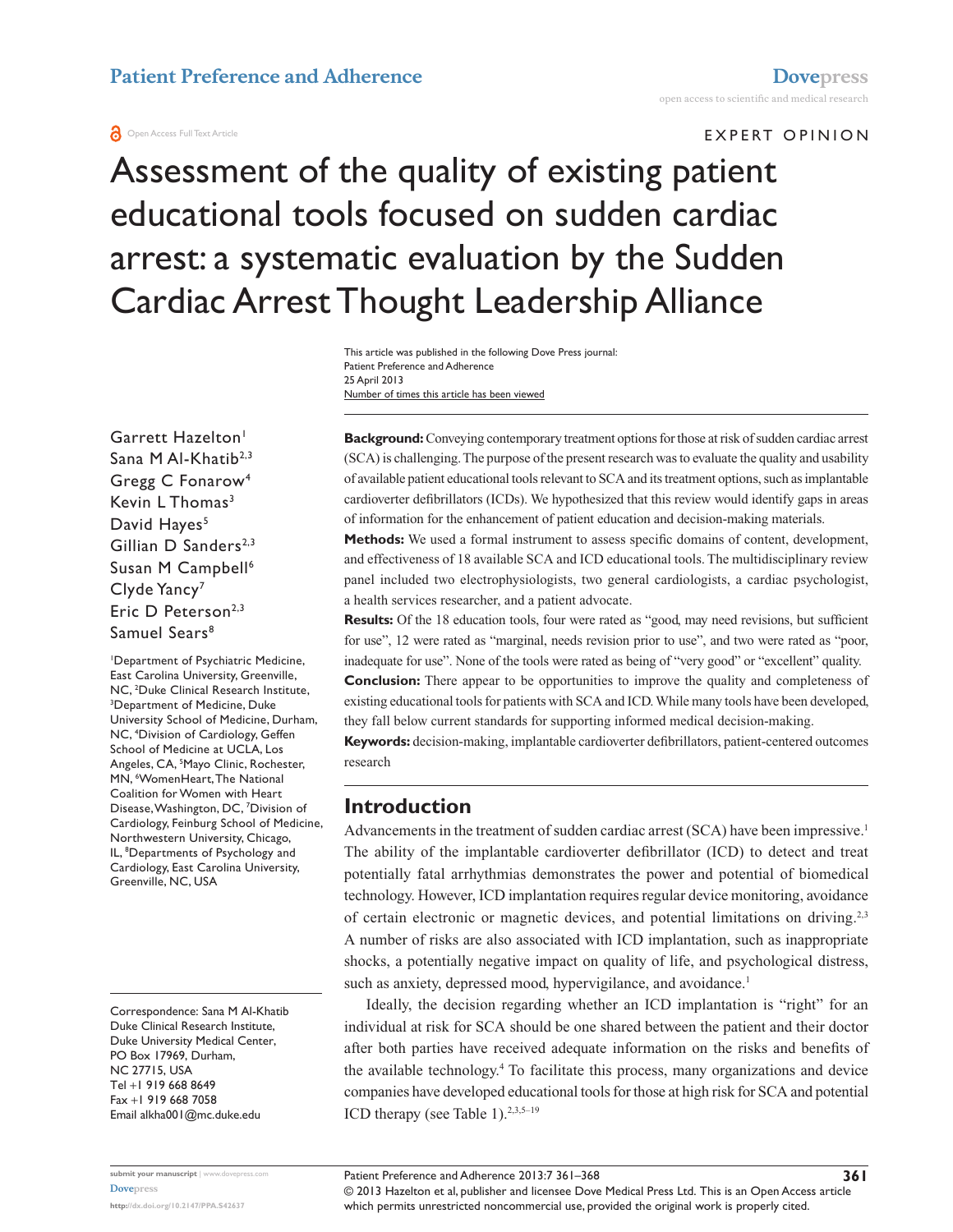| Developer and title of tool                               | <b>Shortened</b><br>title | Use                          | <b>Web link</b>                                         | <b>Sponsor</b>            |
|-----------------------------------------------------------|---------------------------|------------------------------|---------------------------------------------------------|---------------------------|
| Cardiosmart: Arrhythmias <sup>5</sup>                     | CS-Arr                    | Arrhythmia and treatment     | http://www.cardiosmart.org/                             | American College          |
|                                                           |                           | education                    | HeartDisease/CTT.aspx?id=232                            | of Cardiology             |
| Cardiosmart: Sudden Cardiac Death <sup>6</sup>            | CS-SCD                    | SCD Education and ICD        | http://www.cardiosmart.org/                             | American College          |
|                                                           |                           | advisement                   | HeartDisease/CTT.aspx?id=724                            | of Cardiology             |
| Boston Scientific: Your Heart Health <sup>7</sup>         | Bos-Sci                   | Broad education on heart     | http://www.bostonscientific.com/                        | <b>Boston Scientific</b>  |
|                                                           |                           | disease, risk, and treatment | your-heart-health/index.html                            |                           |
| <b>IMPROVE HF Heart Failure Therapy:</b>                  | <b>IHF-HFT</b>            | Education on devices         | http://www.improvehf.com/                               | Medtronic                 |
| Devices for Heart Failure Rhythm<br>Problems <sup>8</sup> |                           |                              |                                                         |                           |
| IMPROVE HF Living with an Implantable                     | <b>IHF-ICD</b>            | Post-implant education       | http://www.improvehf.com/                               | Medtronic                 |
| Device for Heart Rhythm Management <sup>8</sup>           |                           |                              |                                                         |                           |
| <b>IMPROVE HF Sudden Cardiac Arrest and</b>               | <b>IHF-SCA</b>            | ICD education for SCA        | http://www.improvehf.com/                               | Medtronic                 |
| How to Protect Yourself <sup>8</sup>                      |                           |                              |                                                         |                           |
| Heart Rhythm Society: Apples and                          | HRS-A&O                   | SCA education                | http://www.hrsonline.org/News/                          | Heart Rhythm              |
| Oranges <sup>9</sup>                                      |                           |                              | SCA-awareness/sca_research.cfm                          | Society                   |
| Heart Rhythm Society: Implantable                         | <b>HRS-ICD</b>            | ICD education                | http://www.hrsonline.org/Patientlnfo/                   | Heart Rhythm              |
| Cardioverter Defibrillators (ICD) <sup>10</sup>           |                           |                              | Treatments/ICD/index.cfm                                | Society                   |
| Heart Rhythm Society: ICD Frequently                      | HRS-ICD-                  | ICD and SCA education        | http://www.hrsonline.org/                               | Heart Rhythm              |
| Asked Questions <sup>11</sup>                             | <b>FAQ</b>                |                              | Patientlnfo/Treatments/ICD/                             | Society                   |
|                                                           |                           |                              | icd fags.cfm                                            |                           |
| Heart Rhythm Society:                                     | <b>HRS-RA</b>             | Risk assessment and          | http://ceondemand.org/hrs/                              | Heart Rhythm              |
| Risk Assessment <sup>12</sup>                             |                           | education for SCA            | ram/splash.php                                          | Society                   |
|                                                           |                           | and treatment                |                                                         |                           |
| Heart Rhythm Society: Treatment <sup>13</sup>             | <b>HRS-SCAT</b>           | SCA treatment options        | http://www.hrsonline.org/                               | Heart Rhythm              |
|                                                           |                           |                              | Patientlnfo/Treatments/index.cfm                        | Society                   |
| Medmovie.com: Electrophysiology Media                     | HRS-Media                 | Broad cardiac educational    | http://www.medmovie.com/                                | Heart Rhythm              |
| Library <sup>14</sup>                                     |                           | library                      | mmdatabase/MediaPlayer.aspx?<br>ClientID=13&TopicID=886 | Society                   |
| National Coalition for Women with                         | Women-                    | Includes women-specific      | http://www.womenheart.org/                              | <b>National Coalition</b> |
| Heart Disease: Support for Women <sup>15</sup>            | Heart                     | education and support        | supportForWomen/livingHD/                               | for Women with            |
|                                                           |                           |                              | index.cfm                                               | <b>Heart Disease</b>      |
| <b>SCA Prevention Medical Advisory</b>                    | SCA-Arr                   | Education on arrhythmias     | http://links.lww.com/A1086                              | Medtronic                 |
| Team - SCA Prevention Pathways and                        |                           | and treatments               |                                                         |                           |
| Tools: What are Arrhythmias? <sup>16,18</sup>             |                           |                              |                                                         |                           |
| <b>SCA Prevention Medical Advisory</b>                    | SCA-PDC                   | Patient care instructions    | http://links.lww.com/A1084                              | Medtronic                 |
| Team - SCA Prevention Pathways and                        |                           | post HF diagnosis            |                                                         |                           |
| Tools: Patient Discharge Contract <sup>16,19</sup>        |                           |                              |                                                         |                           |
| <b>SCA Prevention Medical Advisory</b>                    | SCA-Pre-                  | SCD, AED, and ICD            | http://links.lww.com/A1086                              | Medtronic                 |
| Team - SCA Prevention Pathways and                        | ICD                       | education                    |                                                         |                           |
| Tools: Pre-ICD (Implantable Cardioverter                  |                           |                              |                                                         |                           |
| Defibrillator) Placement <sup>2,16</sup>                  |                           |                              |                                                         |                           |
| SCA Prevention Medical Advisory                           | SCA-Post-                 | Post ICD implant             | http://links.lww.com/A1086                              | Medtronic                 |
| Team – SCA Prevention Pathways and                        | ICD                       | education                    |                                                         |                           |
| Tools: Post-ICD (Implantable Cardioverter                 |                           |                              |                                                         |                           |
| Defibrillator) Placement <sup>3,16</sup>                  |                           |                              |                                                         |                           |
| <b>SCA Prevention Medical Advisory</b>                    | SCA-Care                  | Heart failure education      | http://links.lww.com/A1086                              | Medtronic                 |
| Team - SCA Prevention Pathways and                        |                           | for patients and partners    |                                                         |                           |
| Tools: Caring for a Person with Heart                     |                           |                              |                                                         |                           |
| Failure <sup>16,17</sup>                                  |                           |                              |                                                         |                           |

**Abbreviations:** AED, automated external defibrillator; HF, heart failure; ICD, implantable cardioverter defibrillator; SCA, sudden cardiac arrest; SCD, sudden cardiac death.

The primary aim of the Sudden Cardiac Arrest Thought Leadership Alliance (SCATLA), comprised of representatives of professional societies, academics, and patient advocacy groups, is to assist patients, families, and physicians, in making optimal treatment decisions for preventing SCA. The first step in realizing this goal is to understand the current status of patient education materials. Educational materials for patients undergoing cardiac surgery have been systematically evaluated.20 We are aware of only one study that evaluated ICD-related educational materials, and the primary objective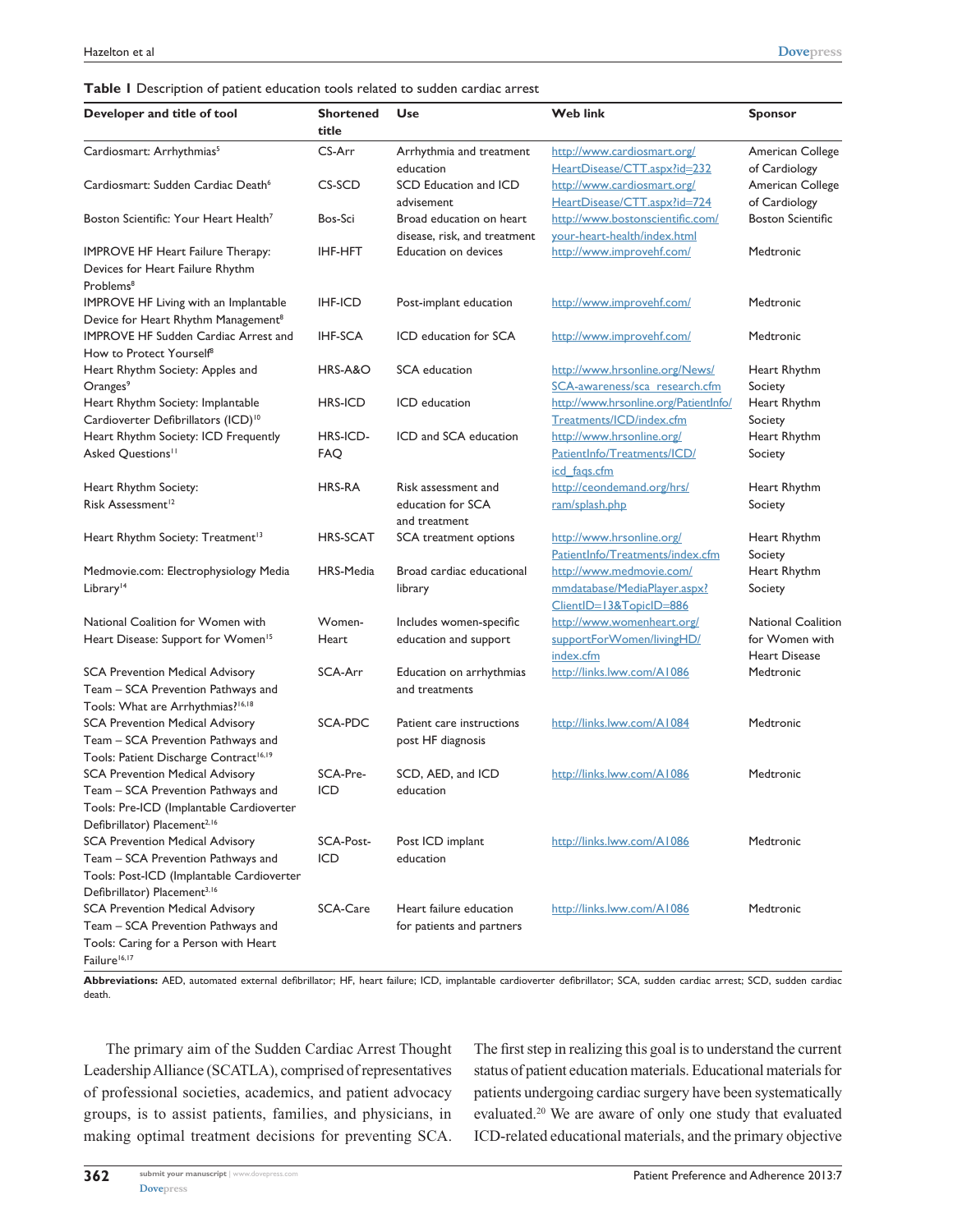of this study was to determine the readability of various print materials by a broad audience.<sup>21</sup>

Our specific aims were to evaluate the available SCA and ICD education material in terms of breadth and depth of content, empirical development of the tool, and the potential effectiveness of the tool in assisting patients in decisionmaking. To achieve this, a structured process was used to generate a template for evaluating the available tools. The goal of this evaluation was to identify gaps in the existing educational tools on SCA and ICD and propose means of enhancing educational tools related to SCA and ICD.

# **Materials and methods** Identification and evaluation of SCA and ICD education tools

The first phase of this project was identification of existing SCA patient education tools. We searched the Internet for patient education tools related to SCA and ICD therapy. Search terms included various combinations of the following: sudden cardiac arrest; implantable cardioverter defibrillator; treatment; education. We also reviewed the websites of major cardiology professional societies, patient advocacy groups, associations focused on SCA, and the major manufacturers of devices for SCA.

The second phase of the project involved implementation of an instrument to assess SCA-related education tools on the specific domains of content, development, and effectiveness.22,23 The instrument used in the current study included 16 questions derived from the 2005 International Patient Decision Aids Standards (IPDAS 2005) criteria for judging the quality of decision aids. The IPDAS criteria were developed from the work of the Cochrane Collaborative,<sup>22,23</sup> where content validity was established by identification of content by a panel of decision aid experts. Using the IPDAS instrument, we were able to examine SCA-related materials using a validated instrument that reflects the current standard for patient education materials.

The items in the instrument reflect the importance of a comprehensive and patient-centered approach toward educating individuals at risk for SCA (see Table 2). We placed each item on a rating scale ranging from 1 (very poor) to 6 (excellent) with the addition of a choice for "not applicable". These 16 items comprised subscales related to content (six questions), development (five questions), and effectiveness (five questions).

In the third phase of the project, each educational tool was assessed by a panel of reviewers with a wide variety of expertise, including two electrophysiologists (SMA, KLT), two general cardiologists (GF, DH), a cardiac psychologist (SS), a health services researcher (GS), and a patient

| <b>Table 2</b> Individual item evaluation |  |
|-------------------------------------------|--|
|-------------------------------------------|--|

|                                                                                                                                           | <b>Ratio of tools with</b><br>relatively better<br>ratings ( $\geq$ 3.5 rating) |
|-------------------------------------------------------------------------------------------------------------------------------------------|---------------------------------------------------------------------------------|
| Content items                                                                                                                             |                                                                                 |
| I. Provide information about options, risks,<br>benefits, financial impact, and alternatives<br>in sufficient detail for decision-making? | 13/18                                                                           |
| 2. Present probability of outcomes in an<br>unbiased and understandable way?                                                              | 7/18                                                                            |
| 3. Include information that reflects<br>expectations for quality of daily life and<br>long-term functional capacities?                    | 15/18                                                                           |
| 4. Include methods for clarifying and<br>expressing patient values?                                                                       | 13/18                                                                           |
| 5. Include attention to the effects of therapy<br>on personal and family functioning?                                                     | 6/18                                                                            |
| 6. Include structured guidance in<br>deliberation and communication?                                                                      | 0/18                                                                            |
| <b>Development items</b>                                                                                                                  |                                                                                 |
| 7. Present information in a balanced manner?                                                                                              | 15/18                                                                           |
| 8. Has a systematic development process?                                                                                                  | 5/18                                                                            |
| 9. Use current scientific evidence that<br>is cited in a reference section of the<br>technical document?                                  | 7/18                                                                            |
| 10. Disclose conflicts of interest?                                                                                                       | $3/18*$                                                                         |
| 11. Use plain, accurate, culturally<br>appropriate, and standardized language?                                                            | 3/18                                                                            |
| <b>Effectiveness items</b>                                                                                                                |                                                                                 |
| 12. Recognize a decision needs to be made<br>and in what timeframe?                                                                       | 2/18                                                                            |
| 13. Know action steps, options, and their<br>features?                                                                                    | 8/18                                                                            |
| 14. Understand that values affect decision?                                                                                               | 6/18                                                                            |
| 15. Discuss values with their practitioners?                                                                                              | 6/18                                                                            |
| 16. Improve the match between the chosen<br>option and the features that matter most<br>to the informed patient?                          | 2/18                                                                            |

**Note:** \*All tools may not have had conflicts of interest to disclose.

advocate with a master's degree in public health (SC). These individuals were chosen to participate because of their experience in the treatment of patients with SCA, use of decision tools, and/or their nationally recognized expertise. Each of the reviewers responded to all the questions in the instrument for each of the educational tools. Reviewers could also make qualitative comments or suggestions regarding each tool. Tools were assessed on the basis of their individual qualities, even if they were part of a larger group of educational instruments.

### Data analysis

Mean scores were calculated for each educational tool by total scores, subscale scores (ie, content, development, and effectiveness), and all individual item scores (total of 16). The total scores were divided by 16 (number of items in the full measure), and the subscales were divided by the number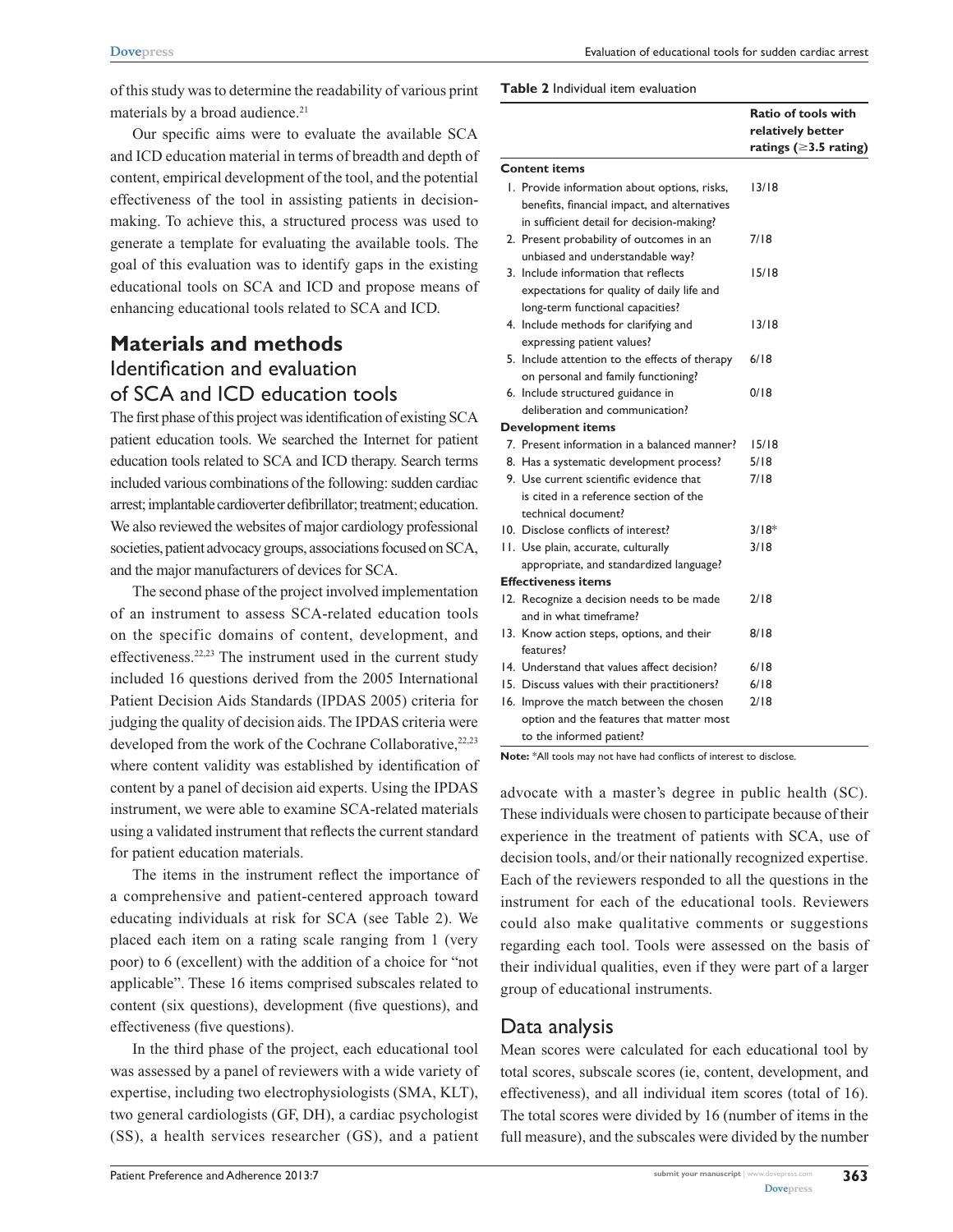of items in each respective subscale. Items that were scored as "not applicable" by a particular reviewer were replaced using the average score of the other expert raters on the same item. Use of mean substitution with the other raters' scores was considered the most conservative method because having a missing or zero score could negatively affect the rating of a particular tool. The maximum possible score for each question was 6. The following prespecified cut points were used for each question to interpret the results:

- means from 1 to 1.4 indicate very poor quality and inadequate for use
- means from 1.5 to 2.4 indicate poor quality and inadequate for use
- means from 2.5 to 3.4 indicate marginal quality and need for revision prior to use
- means from 3.5 to 4.4 indicate good quality and may need revisions but sufficient for use
- means from 4.5 to 5.4 indicate very good quality
- means above 5.5 indicate excellent quality.

In order to evaluate relative areas of strength and weakness among all 18 tools, we also examined how highly each of the 16 individual items was scored in each of the 18 tools. To do this, average ratings of  $\geq 3.5$  on each item were considered to have received relatively strong scores. Any items with a mean rating of  $\leq$ 3.5 were considered to have received relatively poor ratings. A prespecified cutoff of 3.5 was chosen because this is the halfway point on the 1–6 rating scale. Next, the number of tools with relatively strong scores ( $\geq$ 3.5 average rating) on each item the number of tools with relatively weak scores  $(\leq 3.5$  average rating) were tallied. The final statistic listed the number of tools out of the 18 that had relatively strong or relatively weak scores.

### **Results**

Our search conducted from December 2009 through March 2011 yielded the 18 tools listed in Table 1. We included all the instruments found regardless of the source or who developed them. Of the tools included, two were developed by the American College of Cardiology,<sup>3,4</sup> one by Boston Scientific,<sup>5</sup> three by the IMPROVE Heart Failure Research Group,<sup>6</sup> six by the Heart Rhythm Society, $7-12$  one by the National Coalition for Women with Heart Disease,<sup>13</sup> and five by the SCA Prevention Medical Advisory Team.<sup>14–19</sup>

Inter-rater reliability (Kendall's coefficient of concordance) was significant between the seven raters  $[W = 0.45, \chi^2(286, n = 7) = 898.92, P < 0.001]$ . In terms of total score on the 18 education tools, four were rated as "good, may need revisions, but sufficient for use" and 12 were rated

as "marginal, needs revision prior to use and two were rated poor, inadequate for use". None of the tools were rated as having "very good" or "excellent" quality (see Table 2).

On the content subscale, five of the educational tools were rated as "good, may need revisions, but sufficient for use", 12 were rated as "marginal, needs revision prior to use", and two were rated as "poor, inadequate for use". On the development subscale, eight of the education tools were rated as "good, may need revisions, but sufficient for use", seven were rated as "marginal, needs revision prior to use", and three were rated as "poor, inadequate for use". On effectiveness, five educational tools were rated as "good, may need revisions, but sufficient for use", eight were rated as "marginal, needs revision prior to use", and four were rated as "poor, inadequate for use". None were rated as having "very good" or "excellent" quality. These results are presented in

**Table 3** Eighteen patient education tools related to sudden cardiac arrest with subscale and total scores

| <b>Educational</b>  | Content | Development | <b>Effectiveness</b> | Total   |
|---------------------|---------|-------------|----------------------|---------|
| tool                |         |             |                      |         |
| HRS-A&O             | $3.55*$ | $3.71*$     | 2.34                 | 3.22    |
| <b>SCA-Care</b>     | 2.20    | 2.37        | 1.74                 | 2.11    |
| <b>HRS-RA</b>       | 2.13    | 2.19        | 2.76                 | 2.35    |
| HRS-Media           | 2.96    | 3.14        | 3.43                 | 3.16    |
| <b>HRS-ICD</b>      | 3.11    | 3.49        | 3.11                 | 3.23    |
| HRS-ICD-FAQ         | 2.90    | 3.26        | $3.71*$              | 3.26    |
| <b>HRS-SCAT</b>     | $3.71*$ | $3.71*$     | 3.29                 | $3.58*$ |
| Women-Heart         | 3.39    | 3.17        | 3.17                 | 3.25    |
| <b>IHF-HFT</b>      | 3.37    | $3.56*$     | $3.55*$              | 3.48    |
| <b>IHF-ICD</b>      | 3.37    | $4.04*$     | $3.64*$              | $3.67*$ |
| SCA-PDC             | $3.66*$ | $3.71*$     | $3.74*$              | $3.70*$ |
| SCA-Arr             | $3.98*$ | $3.87*$     | $3.67*$              | $3.85*$ |
| <b>SCA-Post-ICD</b> | $3.96*$ | $3.55*$     | 2.77                 | 3.46    |
| SCA-Pre-ICD         | 2.84    | 2.83        | 2.40                 | 2.70    |
| Bos-Sci             | 2.66    | 2.49        | 2.35                 | 2.51    |
| CS-Arr              | 3.02    | 2.75        | 2.87                 | 2.89    |
| CS-SCD              | 3.44    | 3.02        | 2.31                 | 2.96    |
| <b>IHF-SCA</b>      | 3.13    | $3.73*$     | 2.80                 | 3.21    |

**Notes:** All total and subscale scores were converted to a 1–6 rating scale (by dividing the total by the number of items) to allow for interpretation on the quality rating index (ie, very poor to excellent). \*Indicates scores in the "good" range and higher.

**Abbreviations:** A&O, Apples and Oranges; SCA-Care, SCA Prevention Medical Advisory Team- SCA Prevention Pathways and Tools: Caring for a Person with Heart Failure; RA, Risk Assessment; HRS-Media, Medmovie.com: Electrophysiology Media Library; ICD, Implantable Cardioverter Defibrillators; FAQ, Frequently Asked Questions; HRS, Hearth Rhythm Society; SCAT, Treatment; Women-Heart, National Coalition for Women with Heart Disease: Support for Women; IHF-HFT, IMPROVE HF Heart Failure Therapy; IHF-ICD, IMPROVE HF Living with an Implantable Device for Heart Rhythm Management; SCA-PDC, SCA Prevention Medical Advisory Team-SCA Prevention Pathways and Tools: Patient Discharge Contract; SCA-Arr, Prevention Medical Advisory Team- SCA Prevention Pathways and Tools: What are Arrhythmias?; SCA-Post-ICD, SCA Prevention Medical Advisory Team- SCA Prevention Pathways and Tools: Post-ICD Placement; SCA-Pre-ICD, SCA Prevention Medical Advisory Team- SCA Prevention Pathways and Tools: Pre-ICD Placement; Bas-Sci, Boston Scientific: Your Heart Health; CS-Arr, Cardiosmart: Arrhythmias; CS-SCD, Cardiosmart: Sudden Cardiac Death; IHF-SCA, IMPROVE HF Sudden Cardiac Arrest and How to Protect Yourself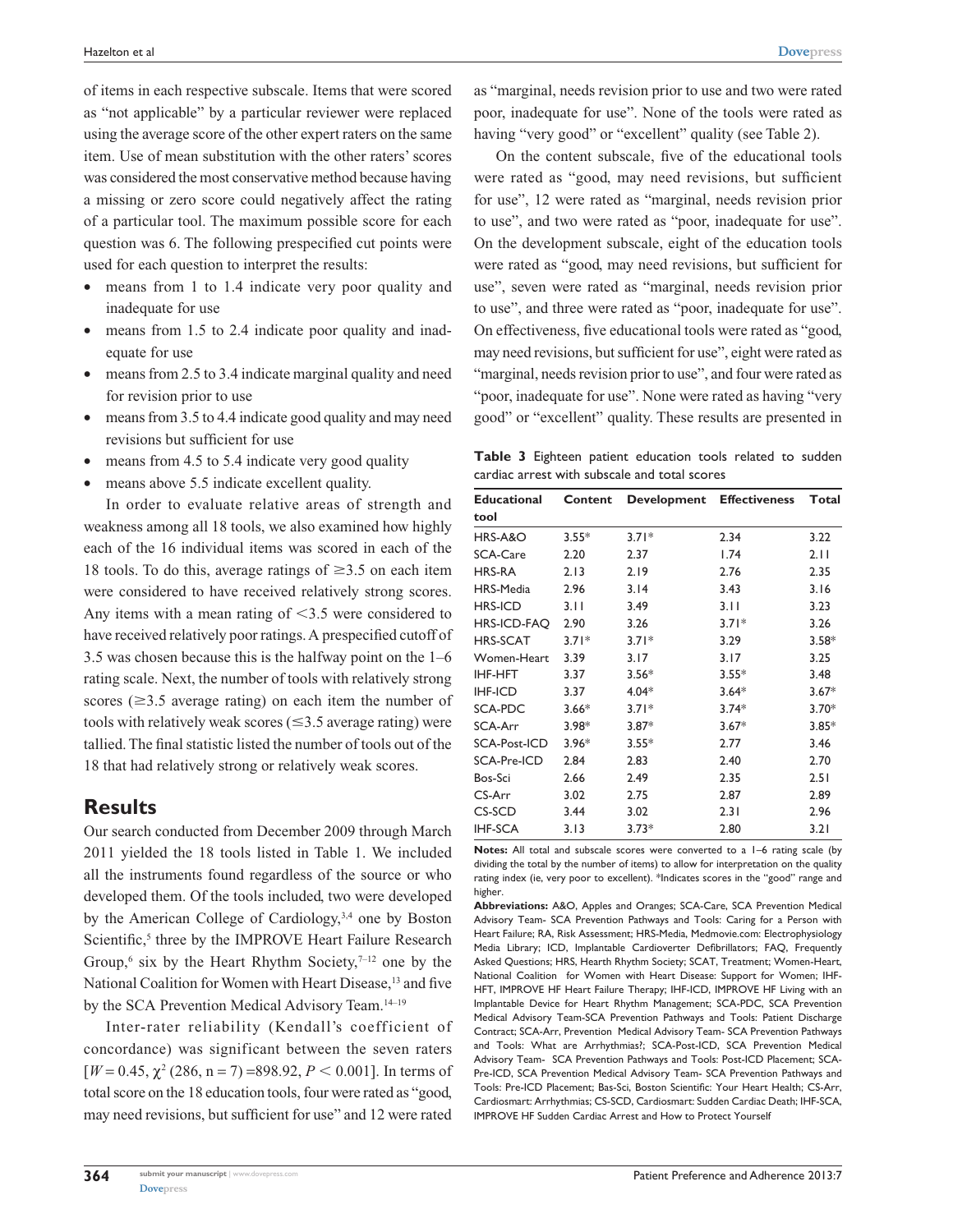Table 3. In each of the areas of content, development, and effectiveness, none of the tools were rated as having "very good" or "excellent" quality.

Each particular item in the 18 tools was examined individually to determine how well it was addressed. Of the items on the content subscale, those that were addressed well included: provides information about options, risks, benefits, financial impact, and alternatives in sufficient detail for decision-making; includes information that reflects expectations for quality of daily life and long-term functional capacities; and includes methods for clarifying and expressing patients' values. Items that were addressed poorly or not included at all: includes attention to the effects of therapy on personal and family functioning; and presents probability of outcomes in an unbiased and understandable way.

The development subscale item best addressed by the tools was: presents information in a balanced manner. The other items on the development subscale scored relatively poorly and included the following: has a systematic development process; uses current scientific evidence that is cited in the reference section of the technical document; discloses conflicts of interest; and uses plain, accurate, culturally appropriate, and standardized language.

With regard to individual item ratings on the effectiveness subscale, none of the items were well addressed by most of the tools. The tools generally scored poorly on their ratings to provide information effectively so that a consumer could do the following: recognize that a timely decision needs to be made; be familiar with the action steps, options, and their features; understand that values affect decision-making; discuss values with their practitioners; and improve the match between the chosen option and the features that matter most to the informed patient. The results of the individual item analysis are presented in Table 2.

The two educational tools that scored highest in our review overall were the SCA-PDC tool and the SCA-Arr tool. The SCA-PDC tool scored a mean of 3.66 on the content subscale, 3.71 on the development subscale, and 3.74 on the effectiveness subscale, and had a 3.70 total scale score. This measure was rated in the "very good" range for its ability to "present information in a balanced manner". However, this measure also scored in the "marginal quality and in need of revision prior to use" range on the following items: provides information about options, risks, benefits, financial impact, and alternatives in sufficient detail for decisionmaking; includes structured guidance in deliberation and communication; discloses conflicts of interest; uses plain, accurate, culturally appropriate, and standardized language; and recognizes a decision needs to be made and with a certain timetable.

The SCA-Arr tool scored a mean of 3.98 on the content subscale, 3.87 on the development subscale, and 3.67 on the effectiveness subscale, and had a 3.85 total scale score. The tool scored in the "very good" range on the following items: presents information in a balanced manner; uses current scientific evidence with citations listed; includes methods for clarifying and expressing patient values; and includes attention to the effects of therapy on personal and family functioning. However, this measure also scored in the "marginal quality and in need of revision prior to use" range on the following items: includes structured guidance in deliberation and communication; uses plain, accurate, culturally appropriate, and standardized language; recognizes a decision needs to be made and with a certain timeframe; and improves the match between the chosen option and the features that matter most to the informed patient.

# **Discussion**

SCA is the most common mode of death in the United States, claiming the lives of more than 300,000 people each year.<sup>24</sup> To reduce the morbidity and mortality associated with SCA, it is critically important to educate patients about SCA and the therapies that have been proven to reduce risk. While many patient educational tools have been developed, they vary in form and quality. To our knowledge, this is the first study to evaluate areas of development, content, and effectiveness for existing patient education tools on SCA in a systematic way. Our review found that none of the existing tools met our predefined optimal criteria in terms of content, development, and effectiveness domains. However, four tools had total scores in the "good, may need revisions, but sufficient for use" range (ie, HRS-SCAT, IHF-ICD, SCA-PDC, and SCA-Arr). Only two of these tools were considered "good, may need revisions, but sufficient for use" (ie, SCA-PDC and SCA-Arr) in all three of the major domains of content, development, and effectiveness. None of the tools were considered to be very good or excellent in quality. Also, none of the education tools scored in the good quality range or higher on all of the 16 individual survey items, suggesting at least some need for revision in every tool assessed.

The purpose of this research was to identify gaps in the current education tools that could be addressed to enhance the value and potential effectiveness of such tools. We explored each of the individual items and identified some which were consistently rated highly among a majority of the tools; however, many of the items in the tools consistently received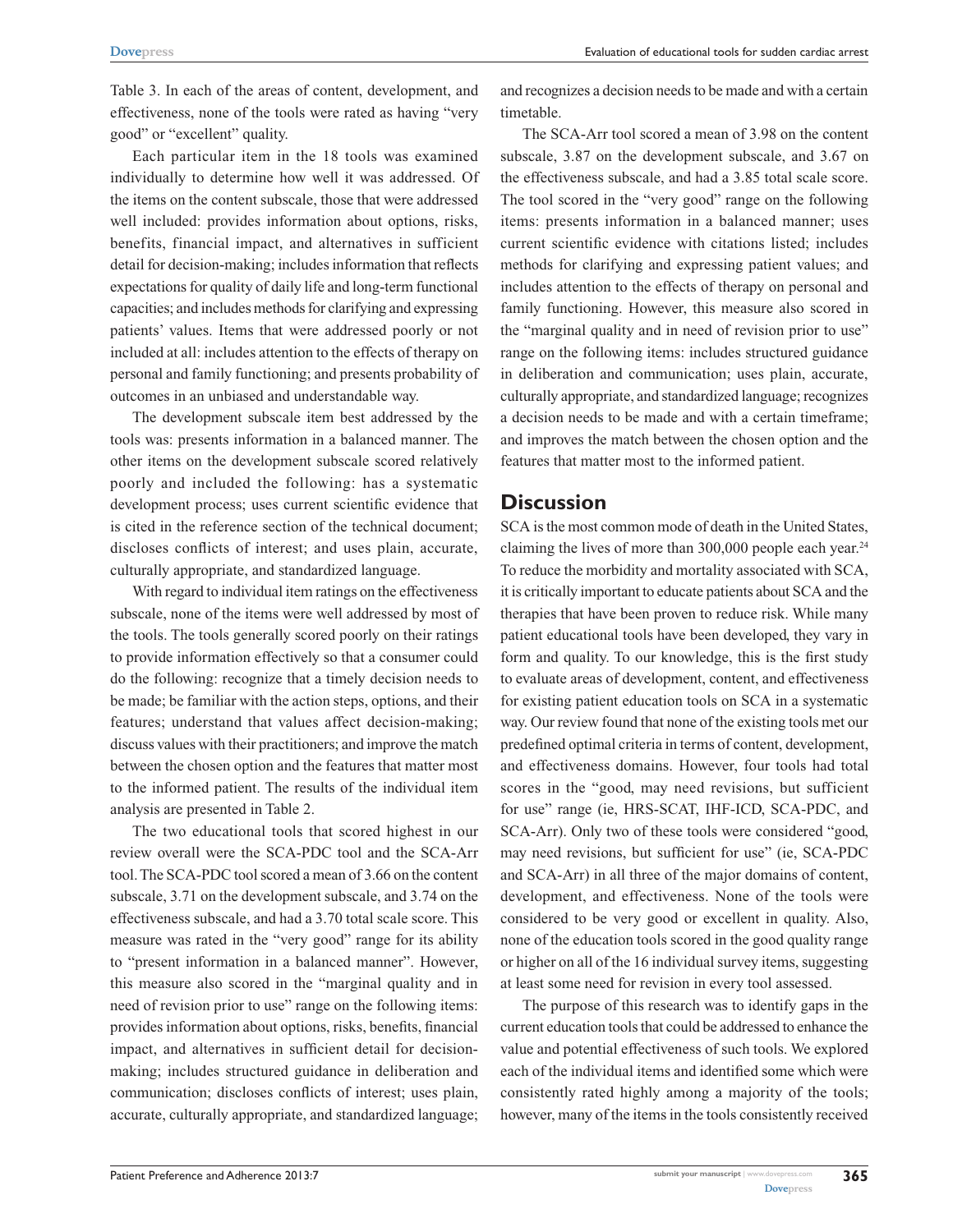poor ratings. Lack of content information related to the probabilities of outcomes in unbiased and understandable ways, limited attention paid to the effects of therapy on personal and family functioning, and lack of structured guidance on deliberation and communication were the items most cited.

While the majority of tools appeared to present information in a balanced manner, most were lacking in systematic development, citation of current scientific evidence used by the tool, disclosure of relevant conflicts of interest, and use of suitable language. The effectiveness of the tools appeared to be weak for all items assessed. The tools generally scored poorly on helping patients to recognize that a timely decision needs to be made, knowing action steps and options, understanding that values affect decisions, understanding the importance of discussing values with their health practitioners, and choosing an option that matters most to the informed patient. Future tools should focus on developing materials that address all the identified deficits.

## Limitations

There are a number of limitations to this review process to consider. While the overall quality rating of the instruments examined in this study may be somewhat discouraging, evaluation of these tools was completed using criteria that were not available to the creators. In addition, the tools were assessed on their individual strengths and weaknesses, although it may have been a more appropriate strategy to assess each set of tools by the individual device units created by each developer or organization. The feasibility of analyzing sets of tools was limited by the fact that the instruments often repeated information, were developed as separate educational units, and the length of the combined material would have made the analysis more complex, potentially limiting each reviewer's ability to make judgments. In other words, the broad range of information would have created a large amount of information that would have been difficult to assess together. Although we used an existing method for assessing the quality of these educational tools, we also selected the evaluating criteria. We had limited reviewers who were not blinded to the makers of the tools, although there was a high degree of inter-rater reliability. The rating system was subjective, but was prospectively defined. Not including information available from some websites, such as those from various cardiology groups, was another limitation. There may be excellent tools that exist which we did not assess. Further, we did not assess the reading level of the educational material, in that our reviewers rated the

tools based on the criteria: "does the tool use plain, accurate, culturally appropriate, and standardized language?" While this "language" criterion was drawn from the IPDAS 2005 criteria for judging the quality of decision aids,  $23,24$  making the desired reading level known to the reviewers may have improved their assessment of these criteria. Despite these potential limitations, our goal of identifying improvements needed in future SCA and ICD educational tools was achieved.

### Future directions

Future work will focus on development of tools that provide educational information to patients and their loved ones to promote learning and guide decision-making in a patientcentered framework. The focus will be on understanding heart disease, the risk of SCA, and treatment options, a second focus will be on understanding heart failure, and a third focus will be on caring for a person with heart disease. These educational tools to address the deficits identified this study. Our tools provide information on content and place, and emphasis on helping patients make informed decisions about their treatment. Realizing that major domains related to content were generally well represented among the tools, efforts were made to ensure that the most relevant information was provided in the most systematic manner. We also focused on patient decision-making by providing as much directive information as possible and described treatments concisely. These tools will be tested for their effect on patient outcomes, including quality of life, satisfaction with decisions made, and any ensuing psychological distress.

# **Conclusion**

While the tools in this study could be considered well designed by previous standards, none of the existing SCArelated educational tools evaluated in our study met all the criteria for an empirically developed, content-appropriate, and effective educational tool. The primary deficit that reviewers noted was the potential effectiveness of the tools. Specific gaps were identified in: structured guidance in deliberation and communication; use of plain, accurate, culturally appropriate, and standardized language; helping patients recognize that a decision needs to be made in a certain timeframe; and helping patients by improving the match between the chosen option and the features that matter most to the informed patient. Using this information, the SCATLA has developed three education tools that will be pilot-tested and later disseminated to the public to enhance patient understanding of SCA and its therapies and to facilitate informed decision-making.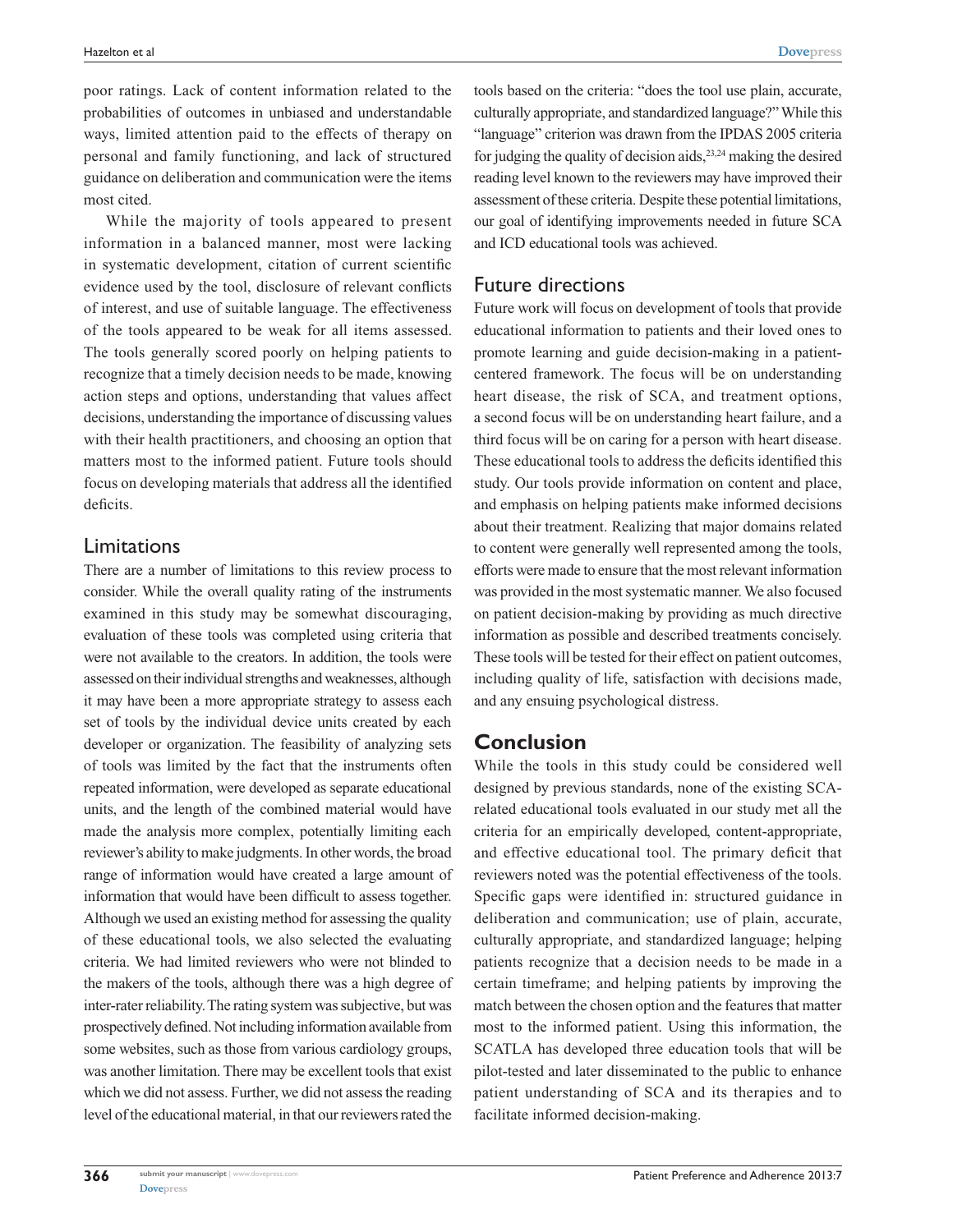### **Disclosure**

GCF has a modest consulting role with Medtronic. DH has an advisory role with St Jude Medical and Medtronic, has been a speaker at educational venues for St Jude Medical, Boston Scientific, Sorin Medical, Biotronik, and Medtronic, and serves on a steering committee with St Jude Medical and Medtronic. SS serves as a consultant for and has research grants from Medtronic; these funds are directed to East Carolina University. SS has also received speaker honoraria from Medtronic, Boston Scientific, St Jude Medical, and Biotronik, he is the founder of QOL Apps Inc as well as the inventor of ICD Coach. EDP has or has had grant funding from the Society of Thoracic Surgeons, American Heart Association, American College of Cardiology, Eli Lilly and Company, and Johnson & Johnson Pharmaceutical Research and Development. He has served as a consultant for Medscape LLC, Merck and Co, Novartis Pharmaceutical Company, Ortho-McNeil-Janssen Pharmaceuticals Inc, Pfizer, Westat Corporation Cardiovascular Research Foundation, WebMD, United Healthcare, and Boehringer Ingelheim. SMA, SC, GH, GDS, and KLT report no conflicts of interest in this work.

#### **References**

- 1. Matchett M, Sears SF, Hazelton G, Kirian K, Wilson E, Nekkanti R. The implantable cardioverter defibrillator: its history, current psychological impact and future. *Expert Rev Med Devices*. 2009;6:43–50.
- 2. SCA Prevention Medical Advisory Team (2007). SCA Prevention Pathway and Tools: Pre-ICD (Implantable Cardioverter Defibrillator) Placement: Frequently Asked Questions. Available from: [https://](https://wwwp.medtronic.com/medtronicconnect/content_linked/dynamic/sca-prevention/downloads/SCA-PatientPreICD-FAQs.pdf) [wwwp.medtronic.com/medtronicconnect/content\\_linked/dynamic/](https://wwwp.medtronic.com/medtronicconnect/content_linked/dynamic/sca-prevention/downloads/SCA-PatientPreICD-FAQs.pdf) [sca-prevention/downloads/SCA-PatientPreICD-FAQs.pdf](https://wwwp.medtronic.com/medtronicconnect/content_linked/dynamic/sca-prevention/downloads/SCA-PatientPreICD-FAQs.pdf). Accessed March 8, 2013.
- 3. SCA Post FAQ: SCA Prevention Medical Advisory Team (2007). SCA Prevention Pathway and Tools: Post-ICD (Implantable Cardioverter Defibrillator) Placement: Frequently Asked Questions. Available from: [https://wwwp.medtronic.com/medtronicconnect/content\\_linked/](https://wwwp.medtronic.com/medtronicconnect/content_linked/dynamic/sca-prevention/downloads/SCA-PatientPostICD-FAQs.pdf) [dynamic/sca-prevention/downloads/SCA-PatientPostICD-FAQs.pdf](https://wwwp.medtronic.com/medtronicconnect/content_linked/dynamic/sca-prevention/downloads/SCA-PatientPostICD-FAQs.pdf). Accessed March 8, 2013.
- 4. Matlock DD, Nowels CT, Bekelman DB. Patient perspectives on decision making in heart failure. *J Card Fail*. 2010;16:823–826.
- 5. American College of Cardiology (2011). CardioSmart: Arrhythmias. Available from: [http://www.cardiosmart.org/HeartDisease/CTT.](http://www.cardiosmart.org/HeartDisease/CTT.aspx?id=232) [aspx?id](http://www.cardiosmart.org/HeartDisease/CTT.aspx?id=232)=232. Accessed March 8, 2013.
- 6. American College of Cardiology (2011). CardioSmart: Sudden Cardiac Death (SCD). Available from: [http://www.cardiosmart.org/HeartDisease/](http://www.cardiosmart.org/HeartDisease/CTT.aspx?id=724) [CTT.aspx?id](http://www.cardiosmart.org/HeartDisease/CTT.aspx?id=724)=724. Accessed March 8, 2013.
- 7. Boston Scientific. Your Heart Health. Available from: [http://](http://www.bostonscientific.com/your-heart-health/index.html) [www.bostonscientific.com/your-heart-health/index.html.](http://www.bostonscientific.com/your-heart-health/index.html) Accessed March 8, 2013.
- 8. Fonarow GC, Albert NM, Curtis AB, et al. Improving evidence-based care for heart failure in outpatient cardiology practices: primary results of the Registry to Improve the Use of Evidence-Based Heart Failure Therapies in the Outpatient Setting (IMPROVE HF). *Circulation*. 2010;122:585–596.
- 9. Heart Rhythm Society. Apples and Oranges. Available from: [http://](http://www.hrsonline.org/News/SCA-awareness/sca_research.cfm) [www.hrsonline.org/News/SCA-awareness/sca\\_research.cfm](http://www.hrsonline.org/News/SCA-awareness/sca_research.cfm). Accessed March 8, 2013.
- 10. Heart Rhythm Society. Implantable Cardioverter Defibrillators (ICD). Accessed from: [http://www.hrsonline.org/PatientInfo/Treatments/ICD/](http://www.hrsonline.org/PatientInfo/Treatments/ICD/index.cfm) [index.cfm.](http://www.hrsonline.org/PatientInfo/Treatments/ICD/index.cfm) Accessed March 8, 2013.
- 11. Heart Rhythm Society. ICD Frequently Asked Questions. Available from: [http://www.hrsonline.org/PatientInfo/Treatments/ICD/icd\\_faqs.](http://www.hrsonline.org/PatientInfo/Treatments/ICD/icd_faqs.cfm) [cfm](http://www.hrsonline.org/PatientInfo/Treatments/ICD/icd_faqs.cfm). Accessed March 8, 2013.
- 12. Heart Rhythm Society. Risk Assessment. Available from: [http://](http://ceondemand.org/hrs/ram/splash.php) [ceondemand.org/hrs/ram/splash.php](http://ceondemand.org/hrs/ram/splash.php). Accessed March 8, 2013.
- 13. Heart Rhythm Society. Treatments. Available from: [http://www.hrsonline.](http://www.hrsonline.org/PatientInfo/Treatments/index.cfm) [org/PatientInfo/Treatments/index.cfm.](http://www.hrsonline.org/PatientInfo/Treatments/index.cfm) Accessed March 8, 2013.
- 14. Heart Rhythm Society. Medmove.com: Electrophysiology Media Library (2007). Available from: [http://www.medmovie.com/](http://www.medmovie.com/mmdatabase/MediaPlayer.aspx?ClientID=13&TopicID=886) [mmdatabase/MediaPlayer.aspx?ClientID](http://www.medmovie.com/mmdatabase/MediaPlayer.aspx?ClientID=13&TopicID=886)=13&TopicID=886. Accessed March 8, 2013.
- 15. National Coalition for Women with Heart Disease. Womenheart.org: Support for Women. Available from: [http://www.womenheart.org/](http://www.womenheart.org/supportForWomen/livingHD/index.cfm) [supportForWomen/livingHD/index.cfm.](http://www.womenheart.org/supportForWomen/livingHD/index.cfm) Accessed March 8, 2013.
- 16. Fonarow GC, Albert NM, Cannom D, Lewis WR, Shea J, Walsh MN. Sudden cardiac arrest prevention pathways and tools. *Crit Pathw Cardiol*. 2009;8:79–87.
- 17. SCA Prevention Medical Advisory Team. SCA Prevention Pathway and Tools: Caring for a Person with Heart (2007). Available from: [https://](https://wwwp.medtronic.com/medtronicconnect/content_linked/dynamic/sca-prevention/downloads/SCA-CaregiverInformation.pdf) [wwwp.medtronic.com/medtronicconnect/content\\_linked/dynamic/](https://wwwp.medtronic.com/medtronicconnect/content_linked/dynamic/sca-prevention/downloads/SCA-CaregiverInformation.pdf) [sca-prevention/downloads/SCA-CaregiverInformation.pdf](https://wwwp.medtronic.com/medtronicconnect/content_linked/dynamic/sca-prevention/downloads/SCA-CaregiverInformation.pdf). Accessed March 8, 2013.
- 18. SCA Arrhythmia: SCA Prevention Medical Advisory Team (2007). SCA Prevention Pathway and Tools: What are Arrhythmias? Available from: [https://wwwp.medtronic.com/medtronicconnect/content\\_linked/](https://wwwp.medtronic.com/medtronicconnect/content_linked/dynamic/sca-prevention/downloads/SCA-WhatAreArrhythmias.pdf) [dynamic/sca-prevention/downloads/SCA-WhatAreArrhythmias.pdf](https://wwwp.medtronic.com/medtronicconnect/content_linked/dynamic/sca-prevention/downloads/SCA-WhatAreArrhythmias.pdf). Accessed March 8, 2013.
- 19. SCA Prevention Medical Advisory Team. (2007). SCA Prevention Pathway and Tools: Patient Discharge Contract. Available from: [https://wwwp.medtronic.com/mdtConnectPortal/dynamicarea/](https://wwwp.medtronic.com/mdtConnectPortal/dynamicarea/scapreventionprogram/1581802171625/2) [scapreventionprogram/1581802171625/2](https://wwwp.medtronic.com/mdtConnectPortal/dynamicarea/scapreventionprogram/1581802171625/2). Accessed March 8, 2013.
- 20. Spyropoulos V, Ampleman S, Miousse C, Purden M. Cardiac surgery discharge questionnaires: meeting information needs of patients and families. *Can J Cardiovasc Nurs*. 2011;21:13–19.
- 21. Strachan PH, de Laat S, Carroll SL, et al. Readability and content of patient education material related to implantable cardioverter defibrillators. *J Cardiovasc Nurs*. 2012;27:495–504.
- 22. Elwyn G, O'Connor A, Stacey D, et al. Developing a quality criteria framework for patient decision aids: online international Delphi consensus process. International Patient Decision Aids Standards (IPDAS) Collaboration. *BMJ*. 2006;333:417.
- 23. O'Connor AM, Elwyn G. IPDAS 2005: Criteria for Judging the Quality of Patient Decision Aids. Available from: [http://ipdas.ohri.ca/](http://ipdas.ohri.ca/IPDAS_checklist.pdf) [IPDAS\\_checklist.pdf](http://ipdas.ohri.ca/IPDAS_checklist.pdf). Accessed March 8, 2013.
- 24. Kong MH, Fonarow GC, Peterson ED, et al. Systematic review of the incidence of sudden cardiac death in the United States. *J Am Coll Cardiol*. 2011;57:794–801.